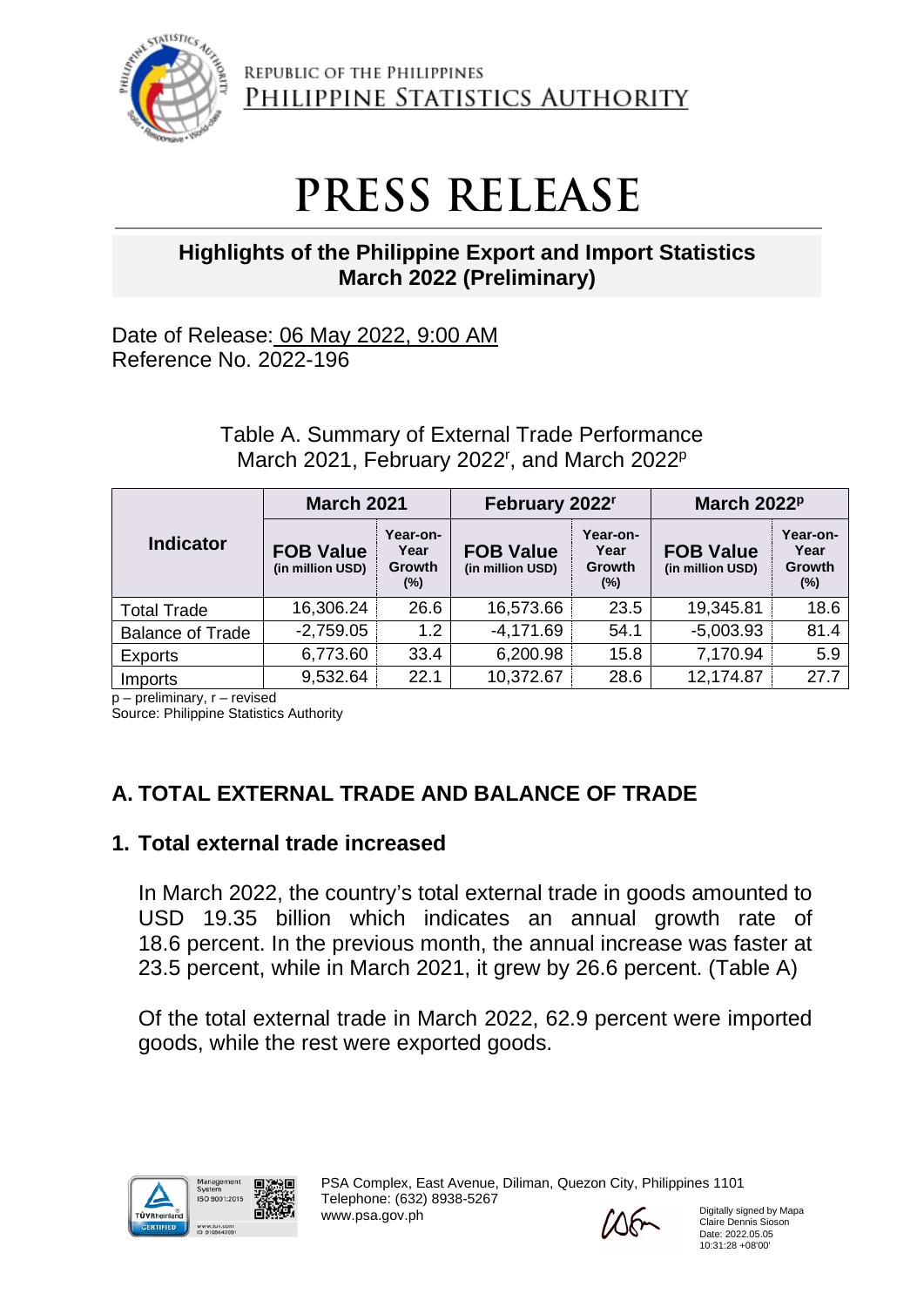# **2. Trade deficit posted an annual increase**

Balance of trade in goods (BoT-G) is the difference between the value of export and import. BoT-G in March 2022 amounted to USD -5.00 billion, indicating a trade deficit with an annual increase of 81.4 percent. The trade deficit in the previous month recorded an annual increase of 54.1 percent, while in March 2021, it was at 1.2 percent. (Figure 1, Tables A and 2)



## Figure 1. Philippine Export and Import Statistics March 2021 and March 2022p

p – preliminary

Source: Philippine Statistics Authority

# **B. EXPORTS**

# **1. Sales from export posted a positive growth**

The country's total export sales in March 2022, amounting to USD 7.17 billion, increased at an annual rate of 5.9 percent, from an increment of 15.8 percent in the previous month. In March 2021, total export sales grew at an annual rate of 33.4 percent. (Figures 1 and 2, Tables A and 2)



Digitally signed by Mapa Claire Dennis Sioson Date: 2022.05.05 10:31:36 +08'00'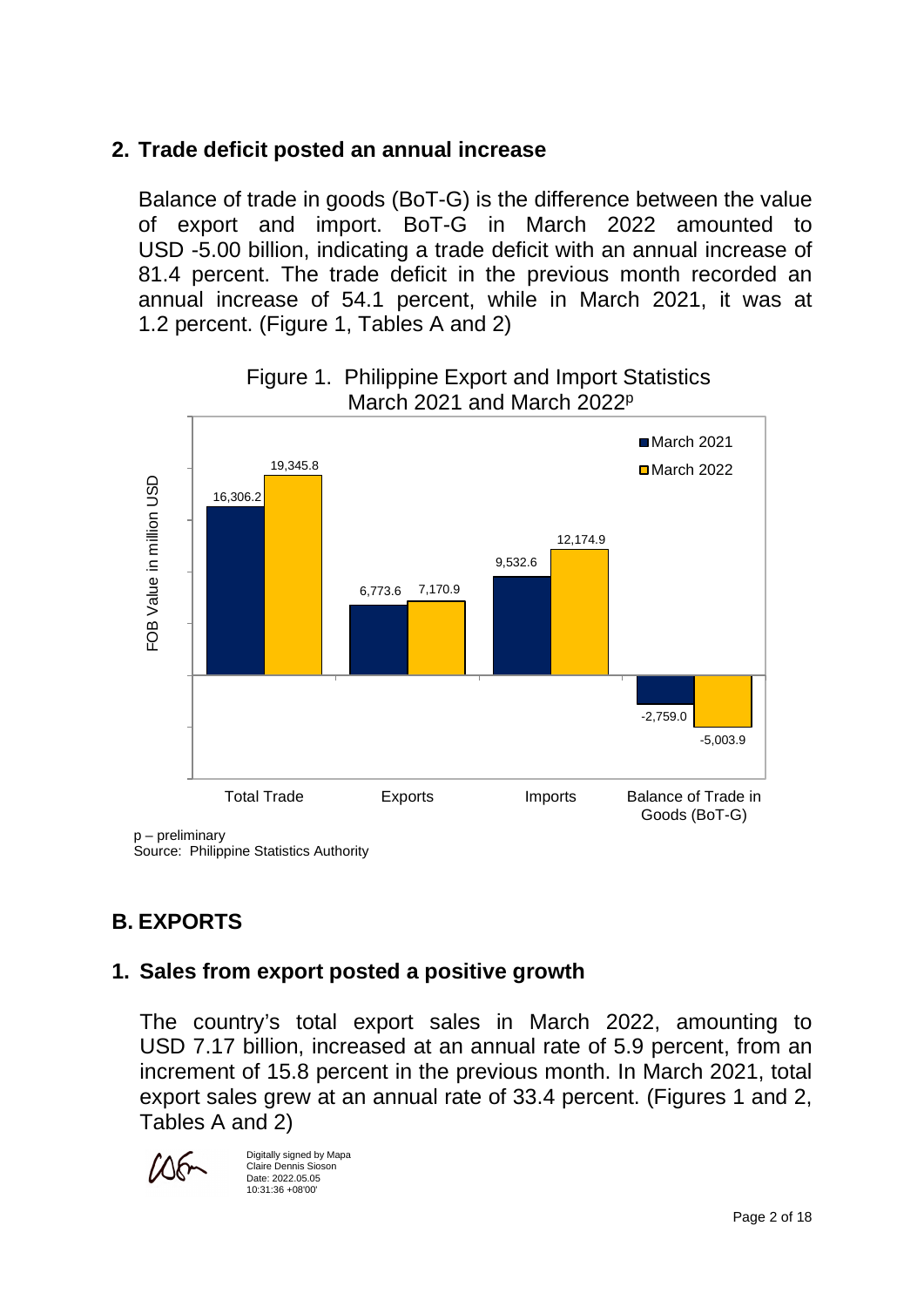

Source: Philippine Statistics Authority

Of the top 10 major commodity groups, four recorded annual increases in terms of the value of exports, which was led by coconut oil (63.9%). This was followed by gold (40.0%), and other mineral products (19.7%). (Tables B and 3)



Digitally signed by Mapa Claire Dennis Sioson Date: 2022.05.05 10:31:43 +08'00'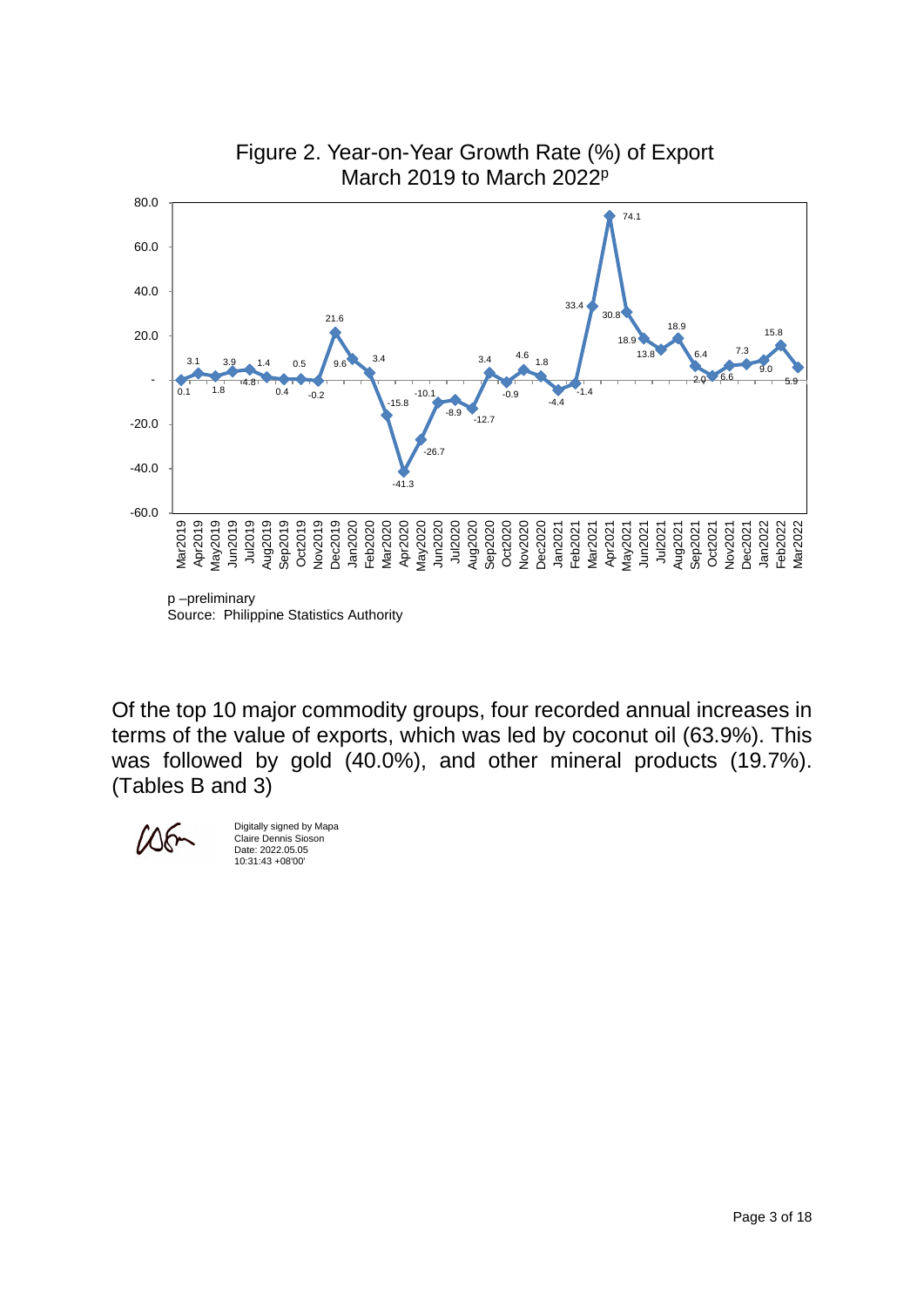## Table B. Year-on-Year Growth Rate of Value of Philippine Exports for Top Ten Major Commodity Groups: March 2022<sup>p</sup>

|                                                                                                     | <b>Major Commodity Group</b>                                                          | <b>Annual Growth</b><br><b>Rate (%)</b> |  |  |  |
|-----------------------------------------------------------------------------------------------------|---------------------------------------------------------------------------------------|-----------------------------------------|--|--|--|
|                                                                                                     | <b>Gainers</b>                                                                        |                                         |  |  |  |
|                                                                                                     | Coconut Oil <sup>1/</sup>                                                             | 63.9                                    |  |  |  |
| (2)                                                                                                 | Gold $2/$                                                                             | 40.0                                    |  |  |  |
| 3)                                                                                                  | <b>Other Mineral Products</b>                                                         | 19.7                                    |  |  |  |
| 4)                                                                                                  | <b>Electronic Products</b>                                                            | 8.1                                     |  |  |  |
|                                                                                                     | Losers                                                                                |                                         |  |  |  |
| 5)                                                                                                  | <b>Machinery and Transport Equipment</b>                                              | $-33.9$                                 |  |  |  |
| 6)                                                                                                  | Metal Components <sup>3/</sup>                                                        | $-21.6$                                 |  |  |  |
| 7)                                                                                                  | Chemicals                                                                             | $-8.0$                                  |  |  |  |
| 8)                                                                                                  | Ignition Wiring Set and Other Wiring Sets<br>Used in Vehicles, Aircrafts and Ships 4/ | $-5.8$                                  |  |  |  |
| 9)                                                                                                  | <b>Other Manufactured Goods</b>                                                       | -4.5                                    |  |  |  |
| 10) Cathodes and Sections Of Cathodes, Of<br><b>Refined Copper</b><br>1/-includes crude and refined |                                                                                       | $-0.9$                                  |  |  |  |

1/ - includes crude and refined

2/ - extracted from copper ores and concentrates

3/ - excludes brakes and servo-brakes

3/ - consists only of electrical wiring harness for motor vehicles

p – preliminary

Source: Philippine Statistics Authority

## **2. Year-to-date annual total export increased**

The year-to-date annual total export earnings, that is from January 2022 to March 2022, amounted to USD 19.42 billion. This represents an annual increase of 9.8 percent compared with the year-to-date annual total export value earned in January 2021 to March 2021. (Table 4)

## **3. Electronic products commodity group remained the highest on export sales**

By commodity group, electronic products continued to be the country's top export in March 2022 with total earnings of USD 3.96 billion. This amount accounted for 55.3 percent of the total exports during the period. This was followed by other mineral products with an export value of USD 410.86 million (5.7%); and other manufactured goods which amounted to USD 375.68 million (5.2%). (Figure 3 and Table 3)

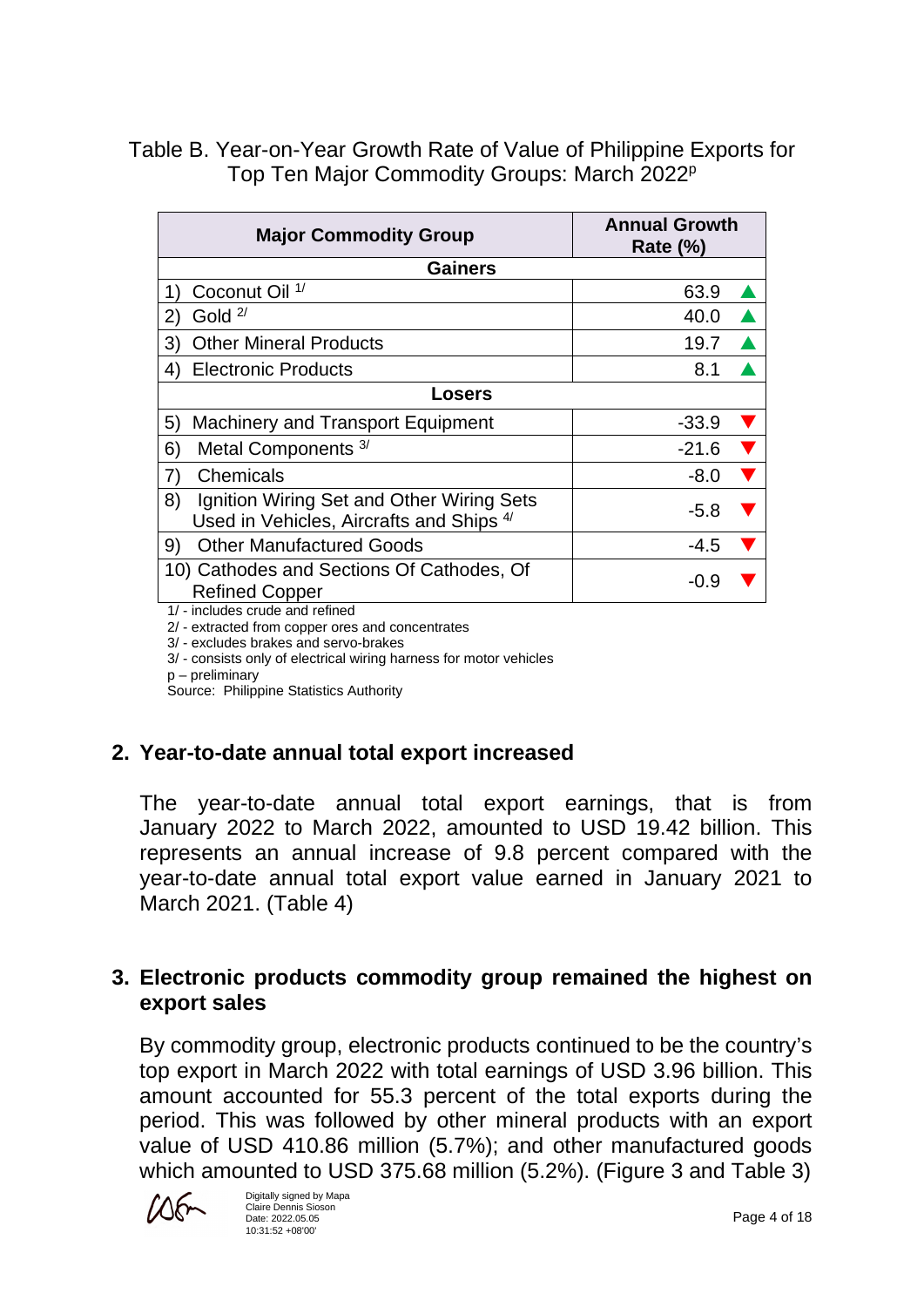



1/ - consists only of electrical wiring harness for motor vehicles

p – preliminary

Source: Philippine Statistics Authority

## **4. Manufactured goods still comprised the biggest chunk of total exports among major type of goods**

By major type of goods, exports of manufactured goods shared the biggest to the total exports in March 2022 amounting to USD 5.66 billion (79.0%). This was followed by mineral products with a share of USD 799.60 million (11.2%); and total agro-based products which contributed USD 571.12 million (8.0%). (Figure 4 and Table 5)



Digitally signed by Mapa Claire Dennis Sioson Date: 2022.05.05 10:31:59 +08'00'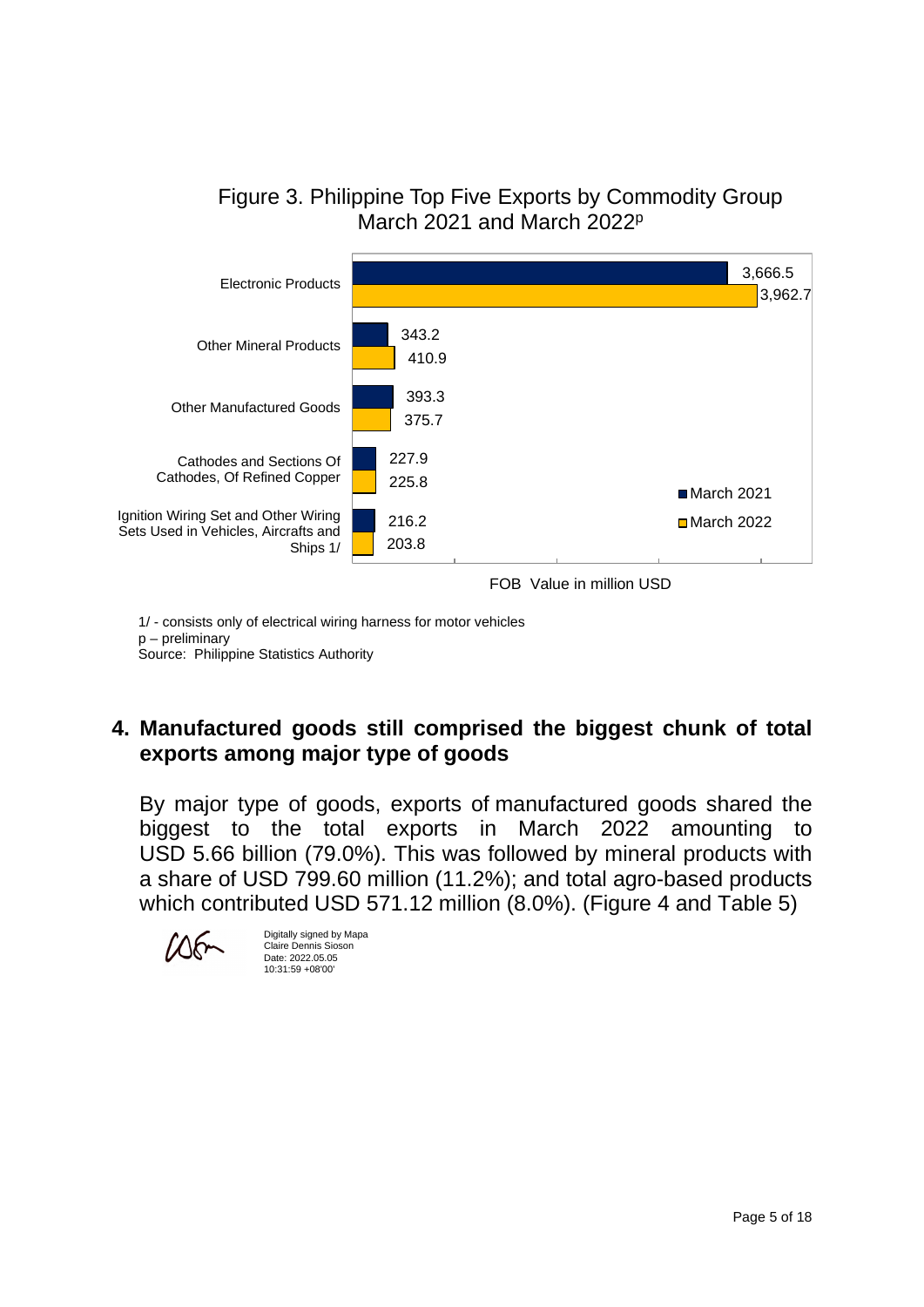

p – preliminary Source: Philippine Statistics Authority

## **5. Total export value of Personal Protective Equipment (PPE) and medical supplies decreased in March 2022**

The total export value for Personal Protective Equipment (PPE) and medical supplies in March 2022 dropped to USD 1.45 million. This represents an annual decrease of -39.9 percent from its value in March 2021. The annual decrease in the export value for these medical items in the previous month was recorded at -45.9 percent, while in March 2021, it declined by -85.8 percent.

The annual decreases in export for other face mask (non-surgical/nonmedical masks including masks made of cloth) at -34.1 percent and surgical face mask at -33.2 percent contributed to the downtrend of export value for PPE and medical supplies in March 2022.

Month-on-month, export value for PPE and medical supplies increased by 52.4 percent in March 2022, while in February 2022, it declined by -28.3 percent.

Contributing to the monthly increment in the export value of PPE and medical supplies were the increases in the export value of surgical face mask (115.7%) and other face mask (non-surgical/non-medical masks including masks made of cloth, 33.5%). (Tables C and 7)



Digitally signed by Mapa Claire Dennis Sioson Date: 2022.05.05 10:32:07 +08'00'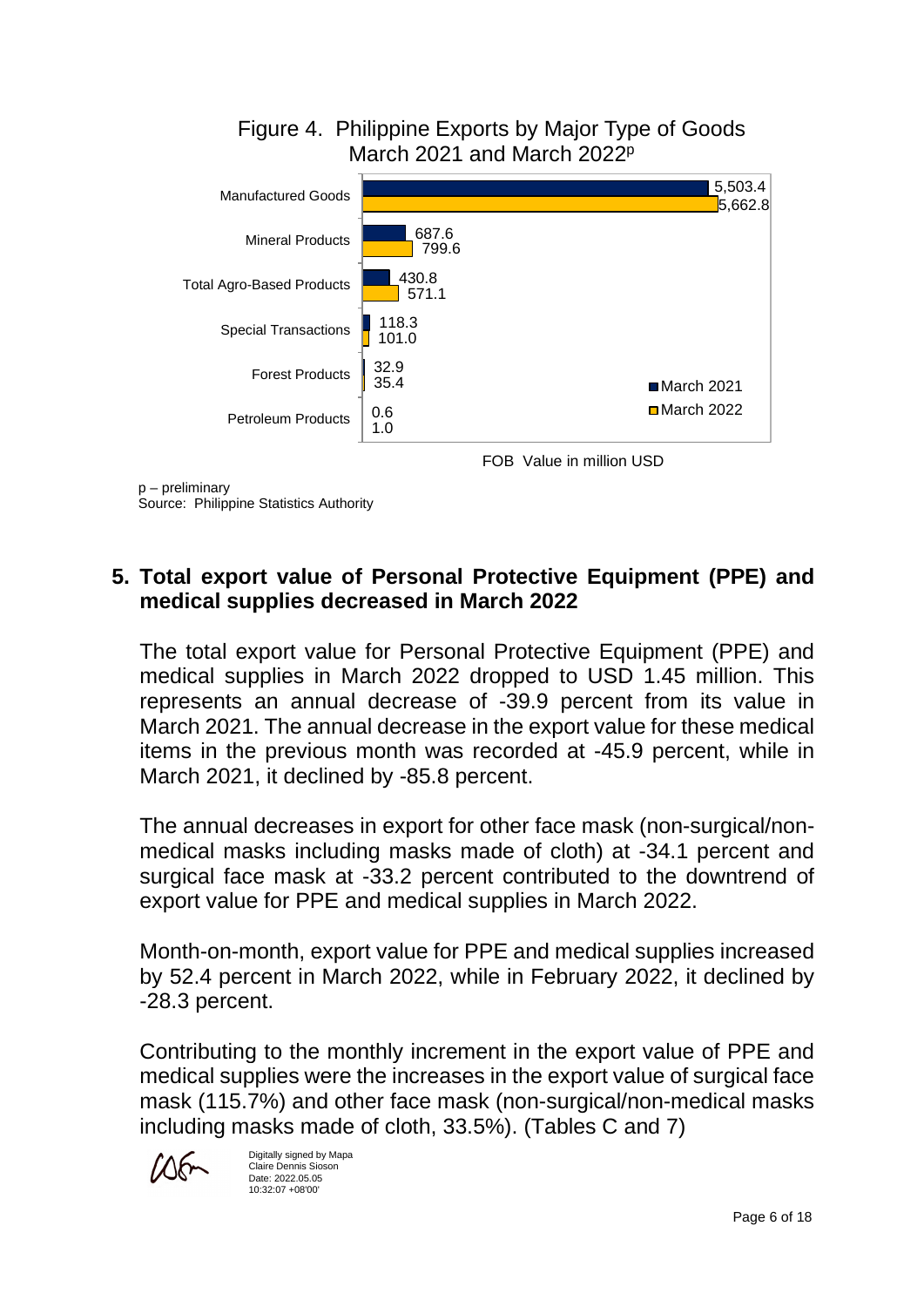## Table C. Philippine Exports of Personal Protective Equipment and Medical Supplies: March 2021, February 2022<sup>r</sup>, and March 2022<sup>p</sup>

| <b>Indicator</b>                             | <b>March</b><br>2021 | <b>February</b><br>2022 <sup>r</sup> | <b>March</b><br>2022 <sup>p</sup> |
|----------------------------------------------|----------------------|--------------------------------------|-----------------------------------|
| <b>Exports</b><br>(FOB value in million USD) | 2.42                 | 0.95                                 | 1.45                              |
| Year-on-Year Growth Rate<br>(%)              | $-85.8$              | $-45.9$                              | $-39.9$                           |
| Month-on-Month Growth Rate<br>(%)            | 37.1                 | $-28.3$                              | 52.4                              |

p – preliminary, r – revised

Source: Philippine Statistics Authority

## **6. People's Republic of China contributed the highest export value**

By major trading partner, exports to the People's Republic of China comprised the highest export value amounting to USD 1.18 billion or a share of 16.5 percent to the total exports during the month.

Completing the top five major export trading partners with their export values and percent shares to the total exports were:

- a. United States of America (USA), USD 1.09 billion (15.2%);
- b. Japan, USD 1.04 billion (14.5%);
- c. Hong Kong, USD 921.27 million (12.8%); and
- d. Singapore, USD 423.67 million (5.9%). (Figure 5 and Table 8)

Digitally signed by Mapa Claire Dennis Sioson Date: 2022.05.05 10:32:15 +08'00'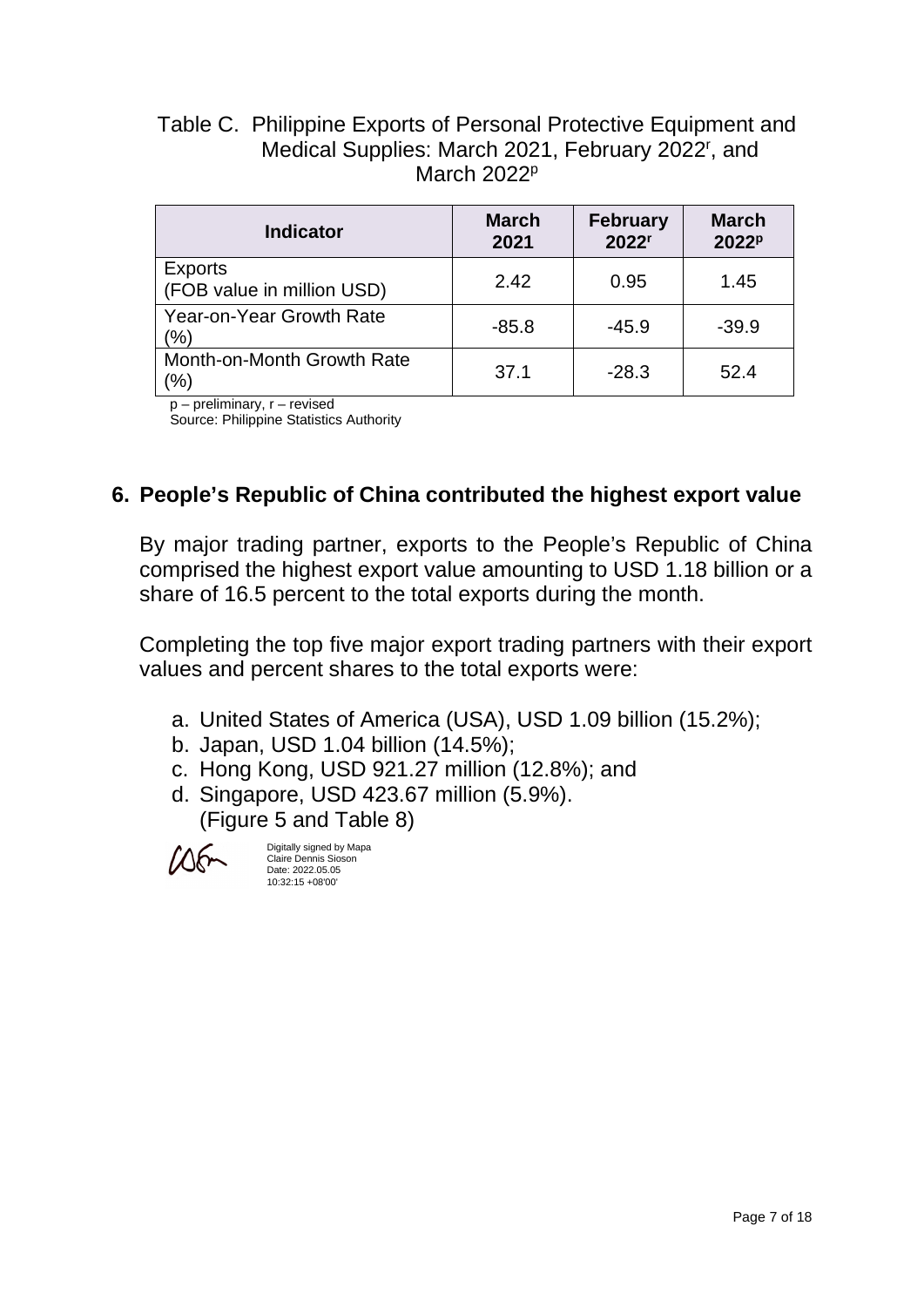



## **7. Majority of exports were for APEC countries**

By economic bloc, majority of the country's merchandise exports in March 2022 went to the Asia-Pacific Economic Cooperation (APEC) member countries with a share of USD 6.09 billion (85.0%) to total exports. This was followed by East Asia, valued at USD 3.63 billion (50.6%), and the Association of Southeast Asian Nations (ASEAN) at USD 1.20 billion (16.8%). (Figure 6 and Table 9)



Digitally signed by Mapa Claire Dennis Sioson Date: 2022.05.05 10:32:22 +08'00'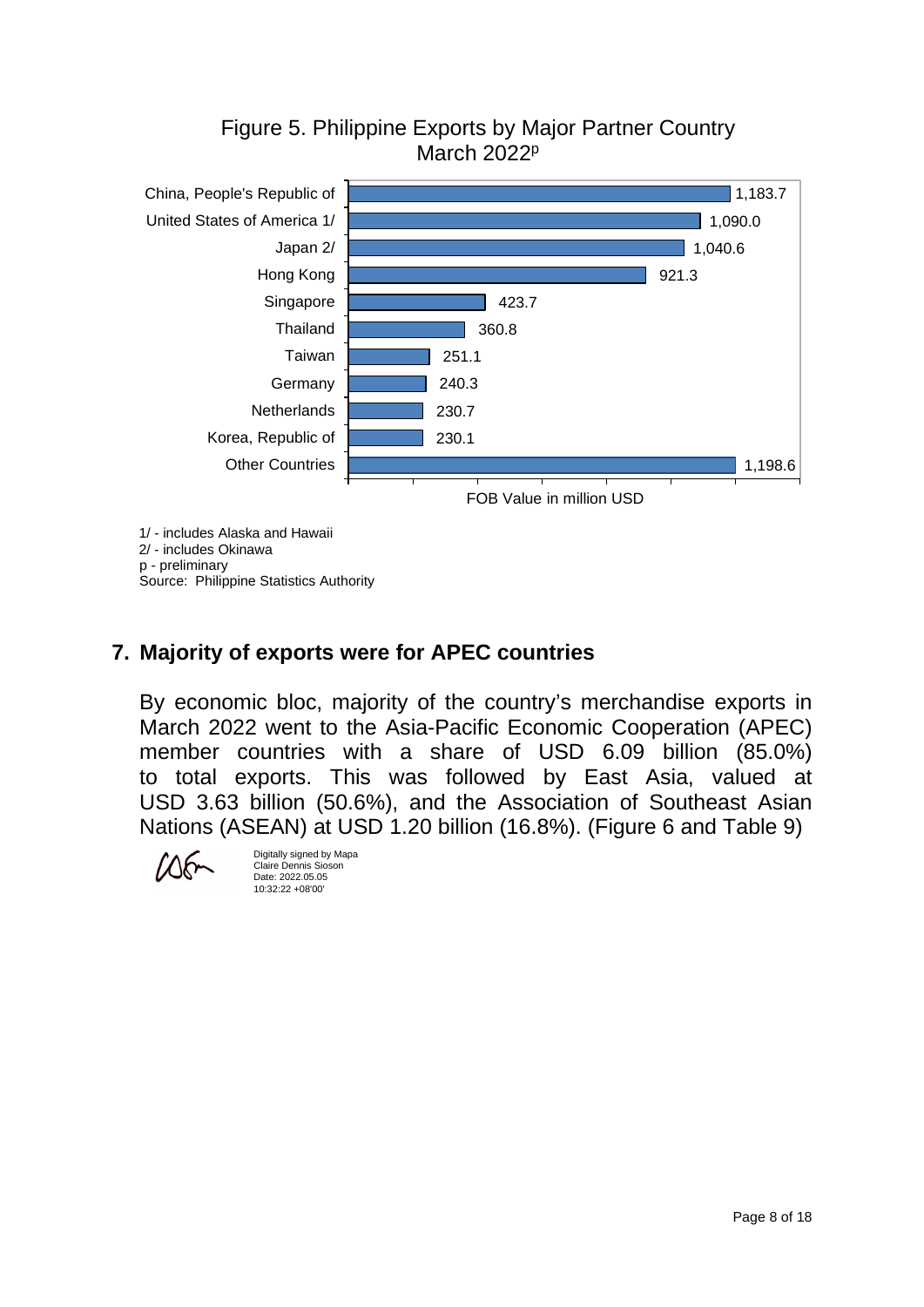#### 5,601.3 3,363.6 1,077.5 866.0 300.1  $6.093.3$ 3,627.2 1,204.8 778.1 281.3 APEC 1/ East Asia 2/ ASEAN 3/ European Union ( EU ) 4/ Rest of the World 5/ March 2021  $March$  2022

Figure 6. Philippine Exports by Economic Bloc March 2021 and March 2022p

- 1/ includes Australia, Brunei Darussalam, Canada, Chile, China, Taiwan, Hong Kong, Indonesia, Japan, Republic of Korea, Malaysia, Mexico, New Zealand, Papua New Guinea, Peru, Russia, Singapore, Thailand, Vietnam, and United States of America (includes Alaska and Hawaii)
- 2/ includes China, Hong Kong, Japan, Macau, Mongolia, Democratic People's Republic of Korea, Republic of Korea, and Taiwan
- 3/ includes Brunei Darussalam, Cambodia, Indonesia, Laos, Malaysia, Myanmar, Singapore, Thailand, and Vietnam
- 4/ includes Austria, Belgium, Bulgaria, Croatia, Cyprus, Czech Republic, Denmark, Estonia, Finland, France, Germany, Greece, Hungary, Ireland, Italy, Latvia, Lithuania, Luxembourg, Malta, Netherlands, Poland, Romania, Slovakia, Slovenia, Spain, Sweden, and UK Great Britain
- 5/ includes all countries not included in the economic bloc
- p preliminary

Details do not add up to total due to some countries which are in multiple economic blocs.

Source: Philippine Statistics Authority

### **8. Eastern Asia contributed the highest export value by geographic region**

By geographic region, Eastern Asia comprised the highest export value amounting to USD 3.63 billion in March 2022. This was followed by Southeastern Asia with an export value of USD 1.20 billion and Northern America with USD 1.15 billion worth of export value. (Figure 7 and Table 19)



Digitally signed by Mapa Claire Dennis Sioson Date: 2022.05.05 10:32:31 +08'00'

FOB Value in million USD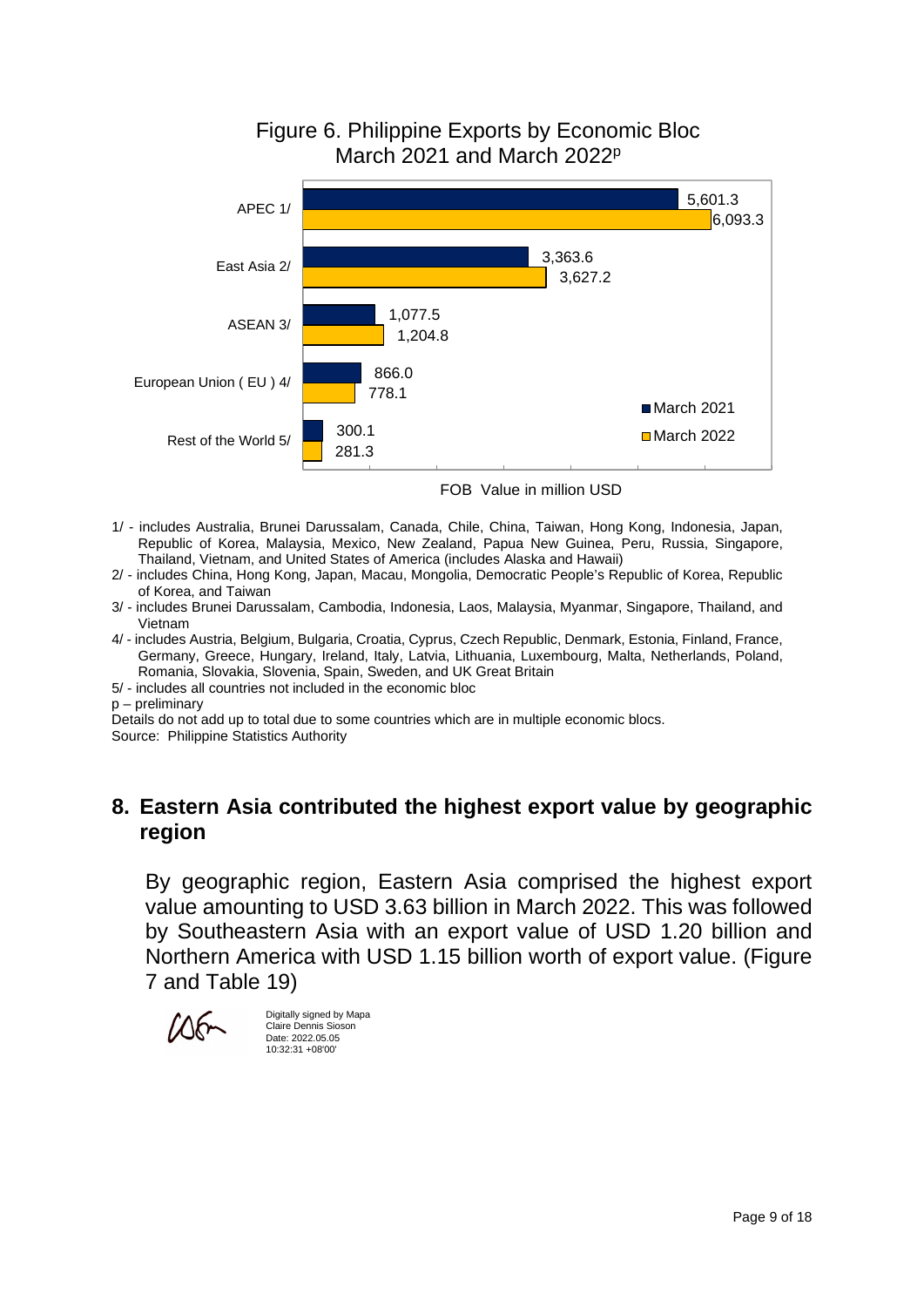## Figure 7. Philippine Exports by Geographic Region March 2021 and March 2022p



FOB Value in million USD

- 1/ includes People's Republic of China, Hong Kong, Macao, Taiwan, Democratic People's Republic of Korea, Japan, Mongolia, and Republic of Korea
- 2/ includes Brunei Darussalam, Cambodia, Indonesia, Lao People's Democratic Republic, Malaysia, Myanmar, Philippines, Singapore, Thailand, Timor-Leste, Viet Nam
- 3/ includes Alaska, Bermuda, Canada, Greenland, Saint Pierre and Miquelon, St. Pierre And Miguelon, United States of America
- 4/ includes Austria, Belgium, France, Germany, Liechtenstein, Luxembourg, Monaco, Netherlands, Netherlands Antilles, Switzerland
- 5/ includes all other geographic regions
- p preliminary

Source: Philippine Statistics Authority

## **C. IMPORTS**

#### **1. Import value increased**

Total imported goods in March 2022, which amounted to USD 12.17 billion, increased at an annual rate of 27.7 percent. In February 2022, the annual increase was higher at 28.6 percent, while in March 2021, imports value grew by 22.1 percent annually. (Figures 1 and 8, and Tables A and 2)

Digitally signed by Mapa Claire Dennis Sioson Date: 2022.05.05 10:32:39 +08'00'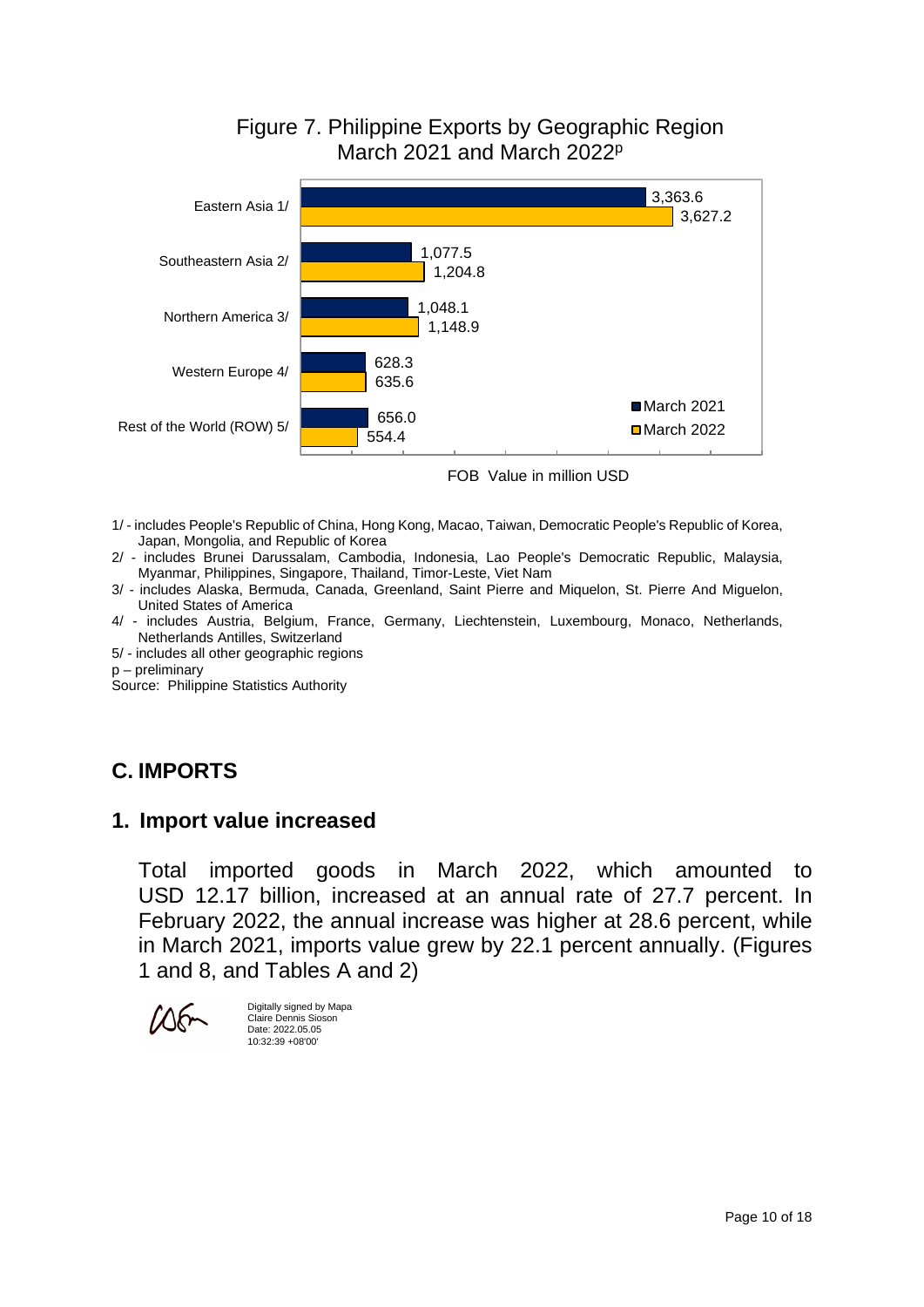

Figure 8. Year-on-Year Growth Rate (%) of Imports March 2019 to March 2022<sup>p</sup>

p – preliminary Source: Philippine Statistics Authority

The annual increment of imported goods in March 2022 was due to the increase in all of the top 10 major commodity groups which was led by medicinal and pharmaceutical products with 152.5 percent annual increase. This was followed by mineral fuels, lubricants and related materials which rose by 148.0 percent annually; and cereals and cereal preparations, 35.9 percent. (Tables D and 10)

Digitally signed by Mapa Claire Dennis Sioson Date: 2022.05.05 10:32:46 +08'00'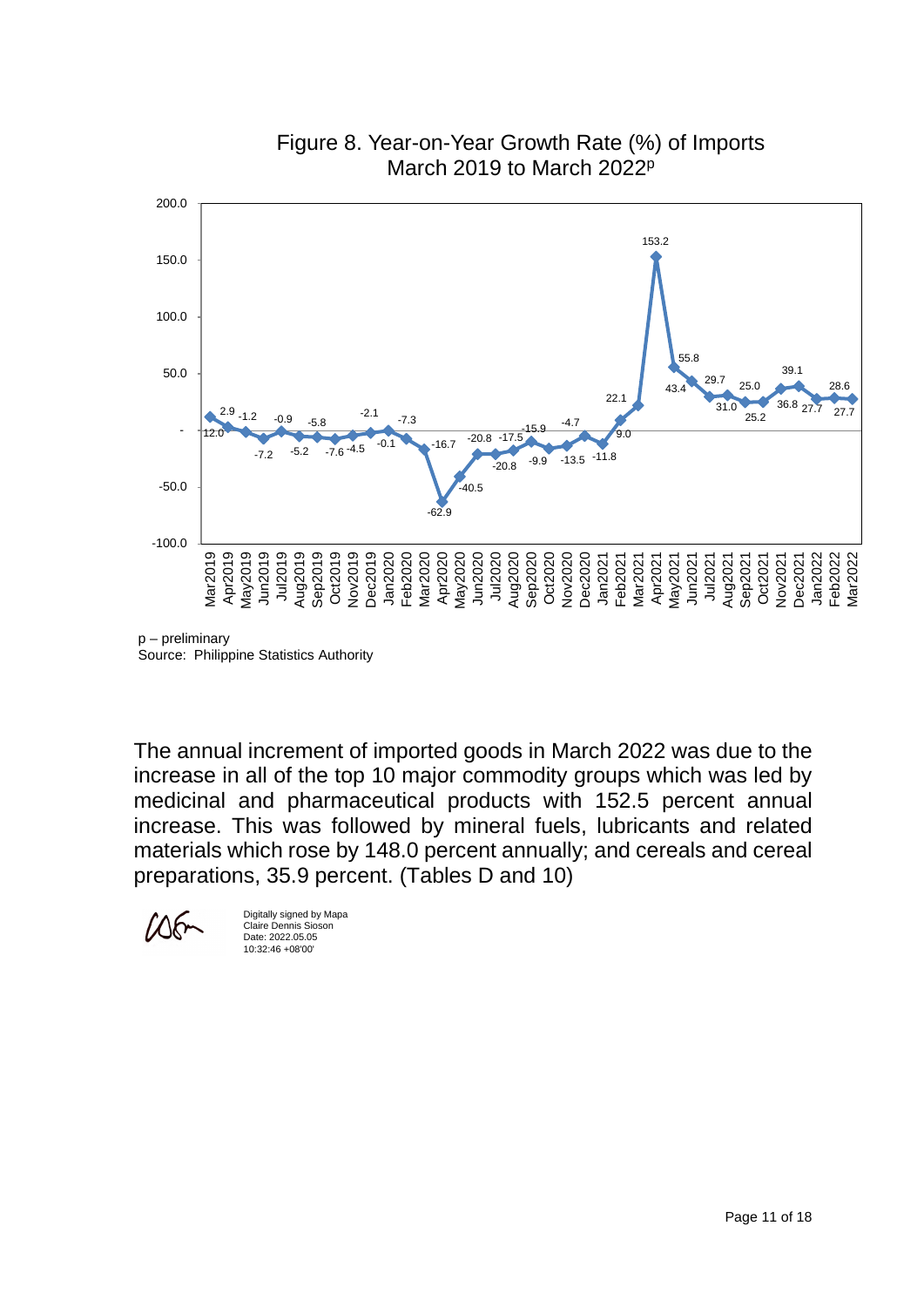Table D. Year-on-Year Growth Rate of Value of Philippine Imports for Top Ten Major Commodity Groups: March 2022<sup>p</sup>

| <b>Major Commodity Group</b>                                    | <b>Annual Growth</b><br><b>Rate (%)</b> |  |  |  |
|-----------------------------------------------------------------|-----------------------------------------|--|--|--|
| <b>Gainers</b>                                                  |                                         |  |  |  |
| <b>Medicinal and Pharmaceutical Products</b><br>1)              | 152.5                                   |  |  |  |
| Mineral Fuels, Lubricants and Related Materials<br>$\mathbf{2}$ | 148.0                                   |  |  |  |
| <b>Cereals and Cereal Preparations</b><br>3)                    | 35.9                                    |  |  |  |
| <b>Transport Equipment</b><br>4)                                | 22.9                                    |  |  |  |
| <b>Miscellaneous Manufactured Articles</b><br>5)                | 20.3                                    |  |  |  |
| Iron and Steel<br>6)                                            | 13.7                                    |  |  |  |
| <b>Electronic Products</b><br>7)                                | 7.6                                     |  |  |  |
| <b>Industrial Machinery and Equipment</b><br>8)                 | 6.1                                     |  |  |  |
| <b>Other Food and Live Animals</b><br>9)                        | 5.9                                     |  |  |  |
| 10) Telecommunication Equipment and Electrical<br>Machinery 1/  | 2.6                                     |  |  |  |

 1/ - includes telecommunications and sound recording and reproducing apparatus and equipment p – preliminary

Source: Philippine Statistics Authority

## **2. Year-to-date annual total import value grew**

The year-to-date annual total import value, that is from January 2022 to March 2022, amounted to USD 33.31 billion. This represents an annual increment of 28.0 percent from the year-to-date annual total import value of USD 26.02 billion in January 2021 to March 2021. (Table 11)

## **3. Electronic products accounted for the highest import value among commodity groups**

Most of the imported goods were electronic products with an import value of USD 2.76 billion or a share of 22.6 percent to the total imports in March 2022. This was followed by mineral fuels, lubricants and related materials, valued at USD 2.58 billion (21.2%); and transport equipment which amounted to USD 849.74 million (7.0%). (Figure 9 and Table 10)



Digitally signed by Mapa Claire Dennis Sioson Date: 2022.05.05 10:32:55 +08'00'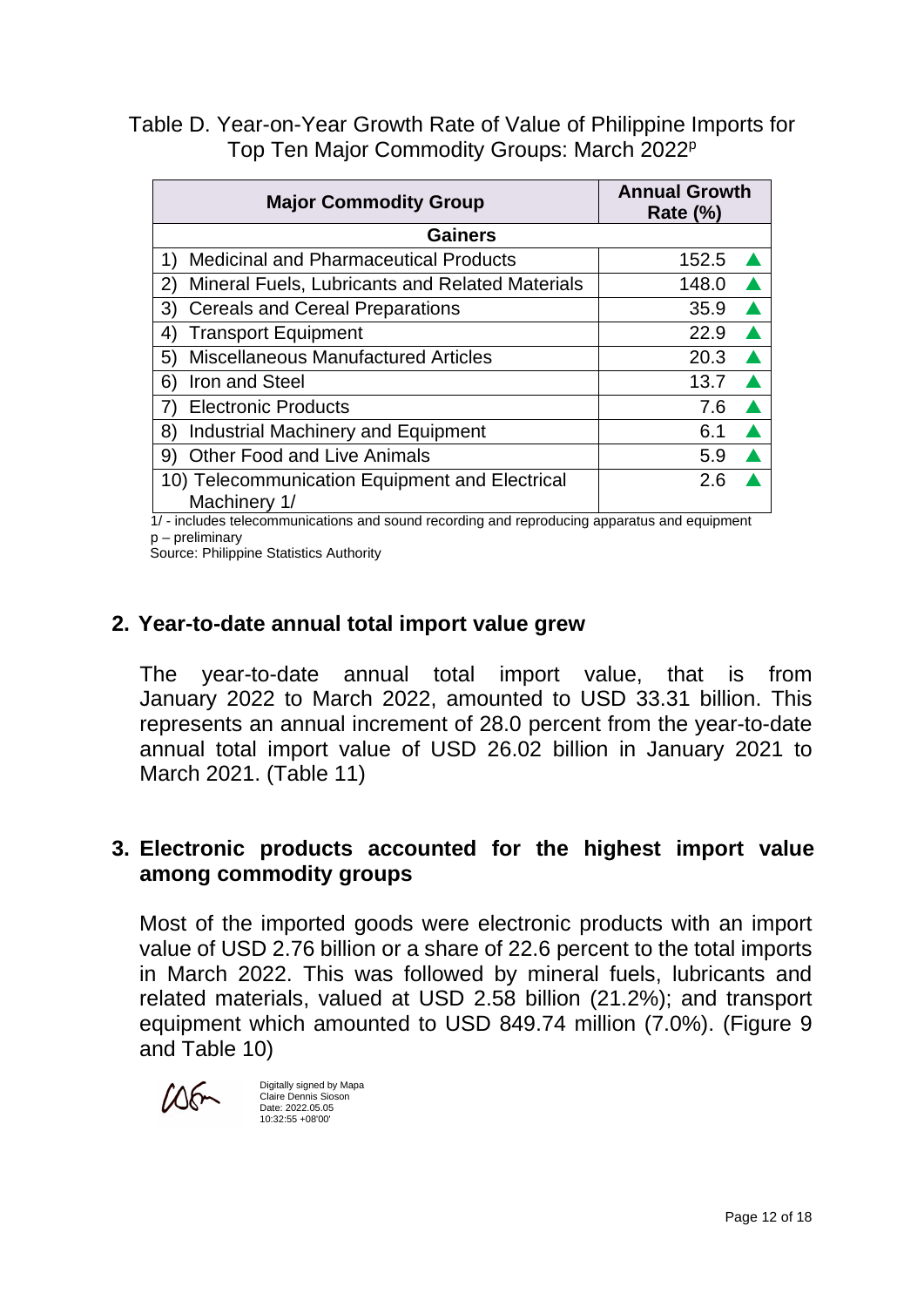## Figure 9. Philippine Top Five Imports by Commodity Group, March 2021 and March 2022p



Source: Philippine Statistics Authority

## **4. Imports of raw materials and intermediate goods contributed the highest among types of goods**

By major type of goods, imports of raw materials and intermediate goods accounted for the largest share to the total imports amounting to USD 4.54 billion (37.3%) in March 2022. Imports of capital goods ranked second with a share of USD 3.27 billion (26.9%), followed by mineral fuels, lubricants and related materials with USD 2.58 billion (21.2%).

Imports of mineral fuels, lubricants and related materials recorded a positive annual growth of 148.0 percent from its value in the same month of the previous year. Contributing to the annual increment in this commodity group was the increase in the import value of petroleum products used to run motor vehicles *(includes diesel fuel and fuel oils, light oils and preparations, and aviation turbine fuel)* with a value of USD 1.81 billion. (Figure 10 and Table 12)



Digitally signed by Mapa Claire Dennis Sioson Date: 2022.05.05 10:33:03 +08'00'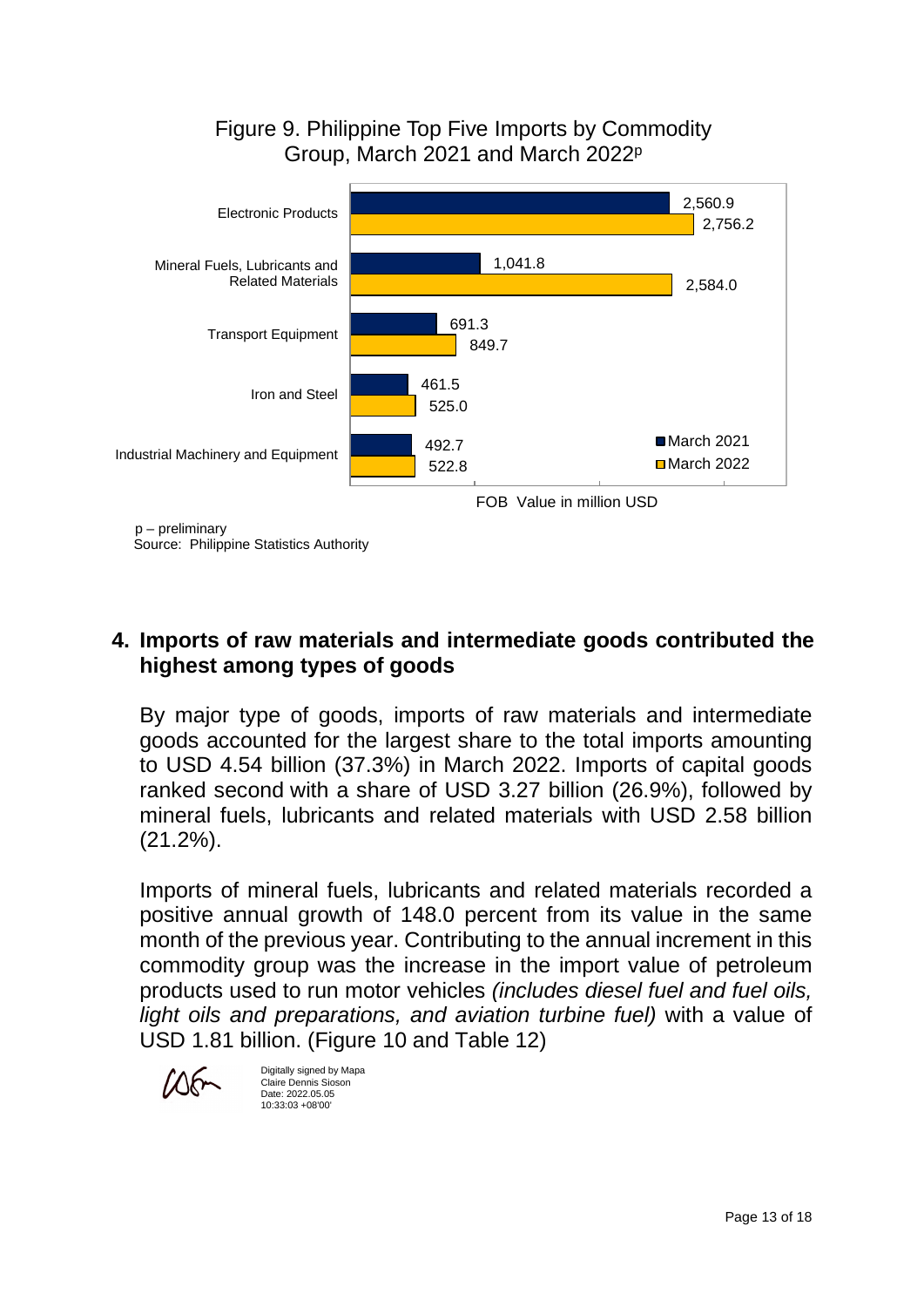



Source: Philippine Statistics Authority

## **5. Total import value of Personal Protective Equipment (PPE) and medical supplies including COVID-19 vaccine increased in March 2022**

The total import value for Personal Protective Equipment (PPE) and medical supplies, including Coronavirus disease 2019 (COVID-19) vaccine, increased to USD 259.13 million in March 2022, indicating an annual increment of 455.4 percent from its value in the same month of the previous year.

In March 2022, the total import for COVID-19 vaccine was valued at USD 242.99 million.

Annual growth rate of import value for PPE and medical supplies, including COVID-19 vaccine, was recorded at 58.9 percent in February 2022, while in March 2021, the annual increase was higher at 178.2 percent.

The annual increments noted in the following items have increased the total import value for PPE and medical supplies, including COVID-19 vaccine in March 2022:

a. COVID-19 vaccine (1,635.6%);



Digitally signed by Mapa Claire Dennis Sioson Date: 2022.05.05 10:33:11 +08'00'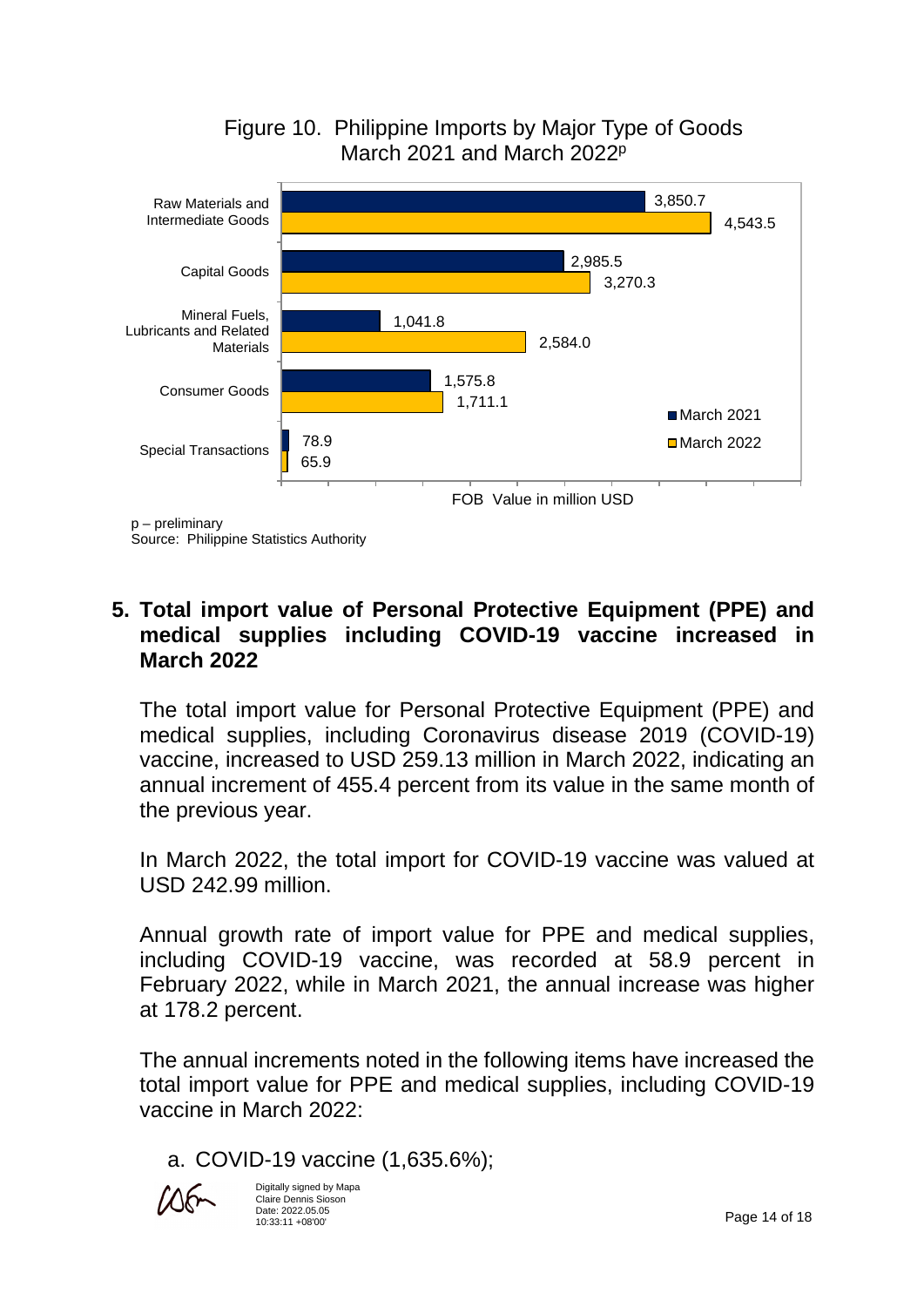- b. safety headgear (378.1%);
- c. other face mask (non-surgical/non-medical masks including masks made of cloth, 19.2%); and
- d. surgical gloves (0.1%).

Meanwhile, import value decreased year-on-year for face shield (-98.4%), protective clothing (-97.2%), surgical face mask (-88.2%), and testing kits (-56.5%).

Month-on-month, import value for PPE and medical supplies, including COVID-19 vaccine, increased by 298.7 percent in March 2022, while it registered a decline of -78.6 percent in the previous month.

Contributing to the monthly increment in the import value of PPE and medical supplies in March 2022, including COVID-19 vaccine, were the increases in the imports of COVID-19 vaccine (498.4%) and surgical gloves (173.6%).

On the other hand, import value declined month-on-month for the following:

- a. face shield (-93.6%);
- b. testing kits (-42.0%);
- c. surgical face mask (-36.7%);
- d. protective clothing (-36.6%);
- e. other face mask (non-surgical/non-medical masks including masks made of cloth, -26.2%); and
- f. safety headgear (-5.7%). (Tables E and 14)

Table E. Philippine Imports of Personal Protective Equipment and Medical Supplies: March 2021, February 2022<sup>r</sup>, and March 2022<sup>p</sup>

| <b>Indicator</b>                      | <b>March</b><br>2021 | <b>February</b><br>2022 <sup>r</sup> | <b>March</b><br>2022 <sup>p</sup> |
|---------------------------------------|----------------------|--------------------------------------|-----------------------------------|
| Imports<br>(FOB value in million USD) | 46.66                | 65.00                                | 259.13                            |
| Year-on-Year Growth Rate<br>(%)       | 178.2                | 58.9                                 | 455.4                             |
| Month-on-Month Growth Rate<br>$\%$    | 14.0                 | $-78.6$                              | 298.7                             |

p – preliminary, r – revised

Source: Philippine Statistics Authority



Digitally signed by Mapa Claire Dennis Sioson Date: 2022.05.05 10:33:20 +08'00'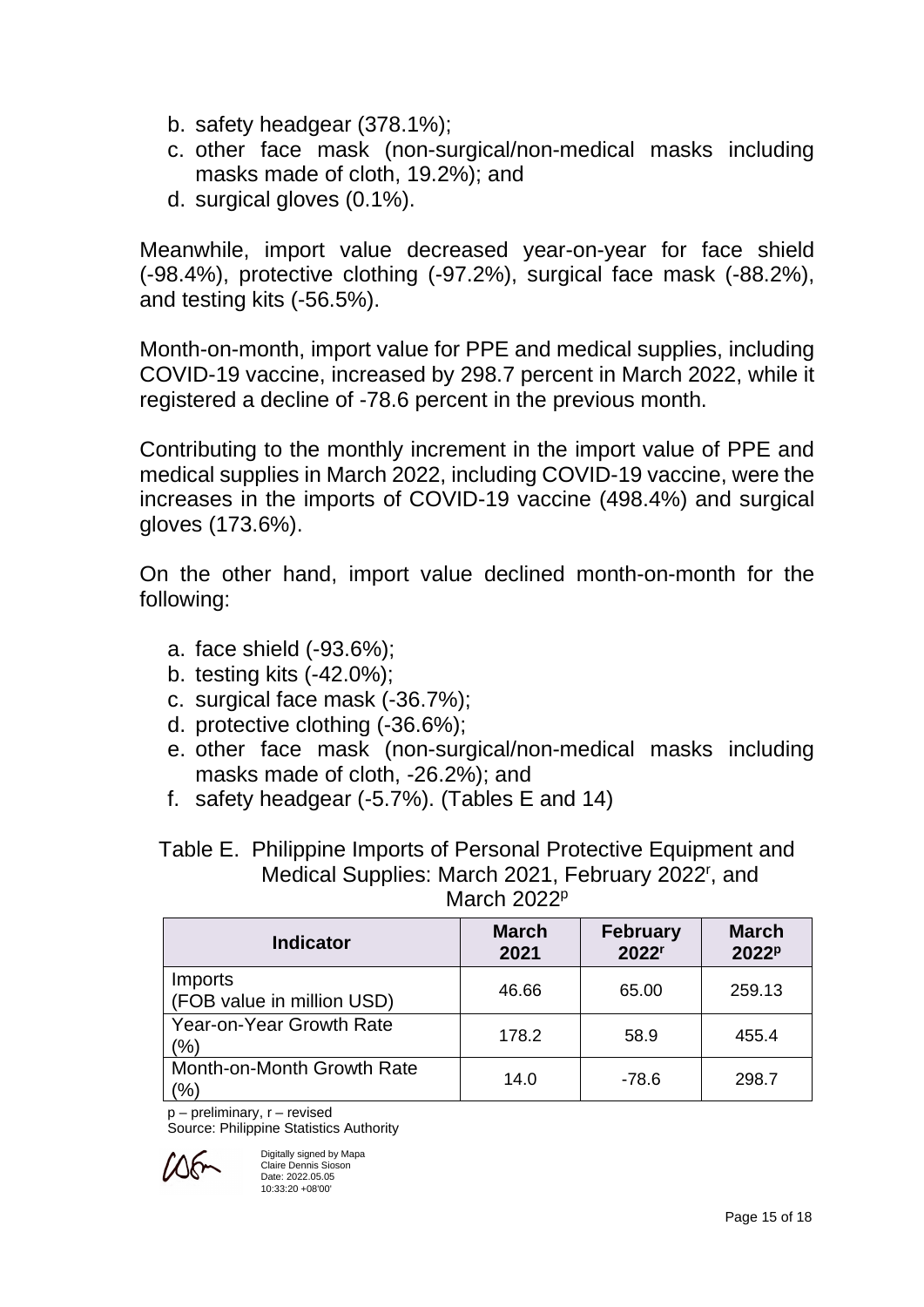## **6. People's Republic of China had the highest import value**

The People's Republic of China was the country's biggest supplier of imported goods valued at USD 2.13 billion or 17.5 percent of the total imports in March 2022.

Completing the top five major import trading partners with their corresponding import values and percent shares to the total imports were:

- a. Japan, USD 1.24 billion (10.2%);
- b. Republic of Korea, USD 1.20 billion (9.8%);
- c. Indonesia, USD 1.04 billion (8.5%); and
- d. USA, USD 869.84 million (7.1%). (Figure 11 and Table 15)





2/ - includes Alaska and Hawaii

- 3/ includes Sabah and Sarawak
- p preliminary

Source: Philippine Statistics Authority

# **7. Imports came largely from APEC member countries**

By economic bloc, APEC member countries were the biggest suppliers of the country's imported goods in March 2022 with a share of USD 9.93 billion (81.6%). This was followed by East Asia with an import

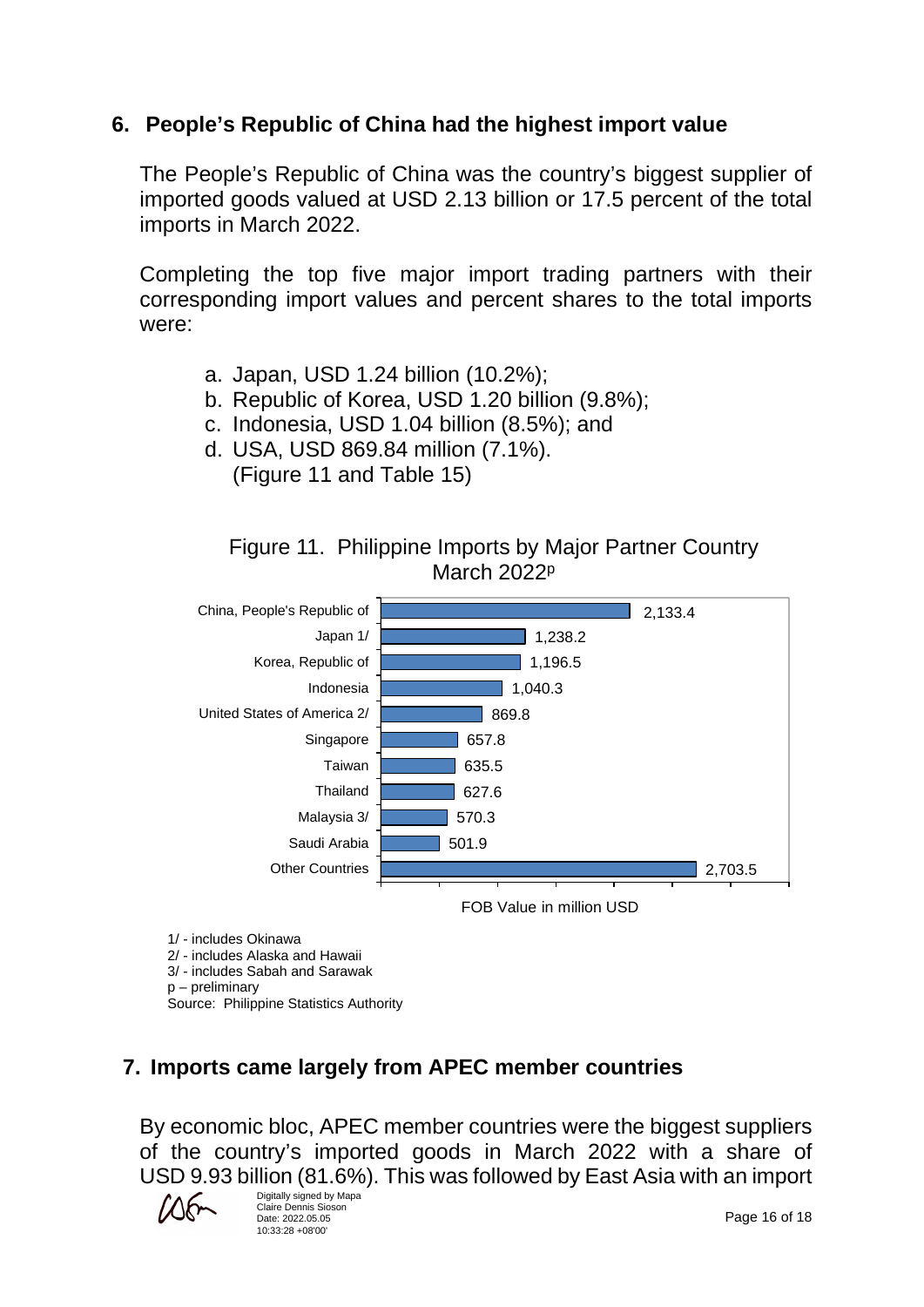value of USD 5.44 billion (44.7%), and ASEAN with USD 3.31 billion (27.2%). (Figure 12 and Table 16)



Figure 12. Philippine Imports by Economic Bloc March 2021 and March 2022p

FOB Value in million USD

- 1/ includes Australia, Brunei Darussalam, Canada, Chile, China, Taiwan, Hong Kong, Indonesia, Japan, Republic of Korea, Malaysia, Mexico, New Zealand, Papua New Guinea, Peru, Russia, Singapore, Thailand, Vietnam, and United States of America (includes Alaska and Hawaii)
- 2/ includes China, Hong Kong, Japan, Macau, Mongolia, Democratic People's Republic of Korea, Republic of Korea, and Taiwan
- 3/ includes Brunei Darussalam, Cambodia, Indonesia, Laos, Malaysia, Myanmar, Singapore, Thailand, and Vietnam
- 4/ includes Austria, Belgium, Bulgaria, Croatia, Cyprus, Czech Republic, Denmark, Estonia, Finland, France, Germany, Greece, Hungary, Ireland, Italy, Latvia, Lithuania, Luxembourg, Malta, Netherlands, Poland, Romania, Slovakia, Slovenia, Spain, Sweden, and UK Great Britain

5/ - includes all countries not included in the economic bloc

p – preliminary

Details do not add up to total due to some countries which are in multiple economic blocs. Source: Philippine Statistics Authority

## **8. Eastern Asia contributed the highest import value by geographic region**

By geographic region, USD 5.44 billion of the country's imports in March 2022 were from Eastern Asia. This was followed by Southeastern Asia whose import value amounted to USD 3.31 billion and Western Asia valued at USD 1.02 billion. (Figure 13 and Table 19)



Digitally signed by Mapa Claire Dennis Sioson Date: 2022.05.05 10:33:37 +08'00'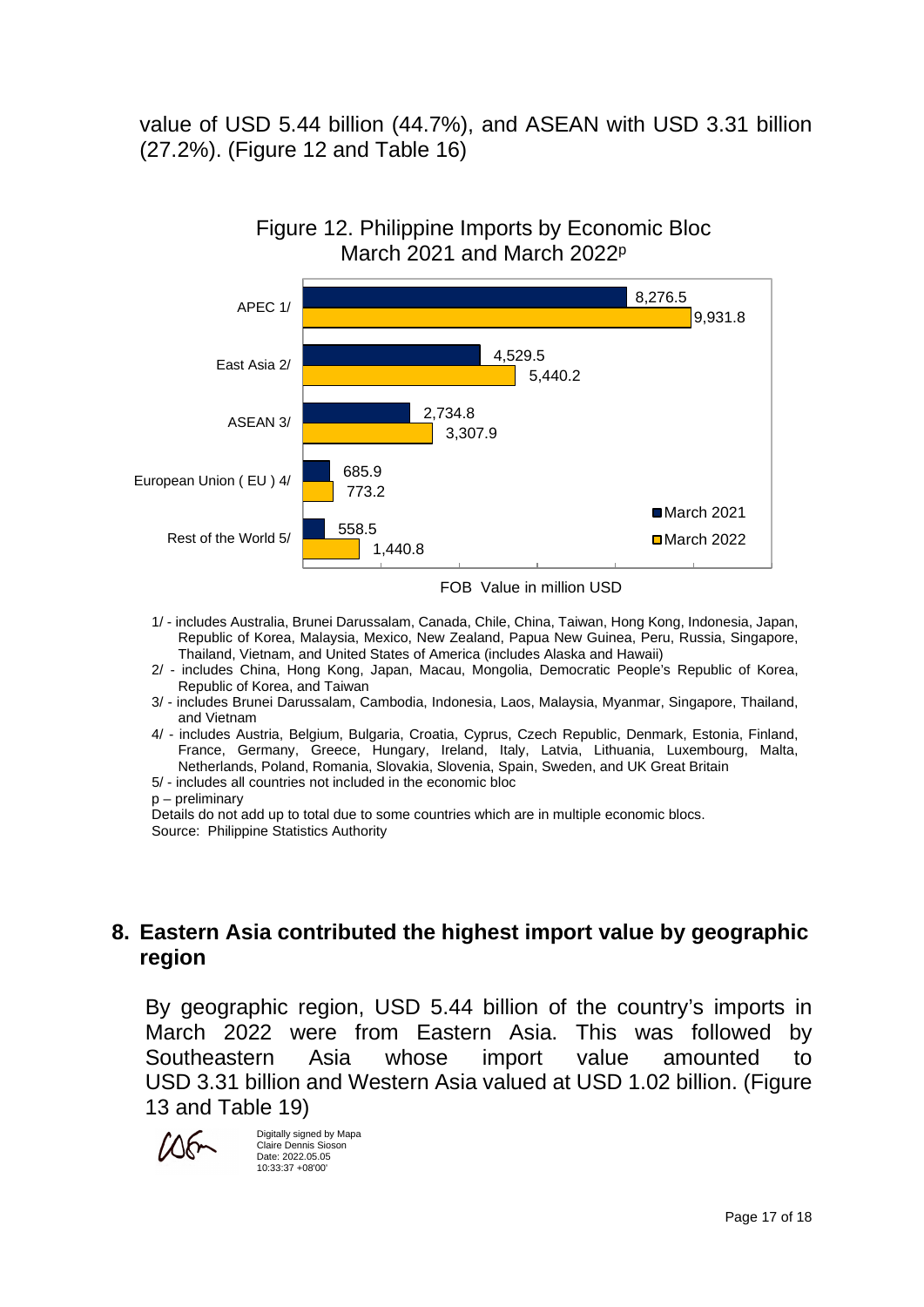

## Figure 13. Philippine Imports by Geographic Region March 2021 and March 2022<sup>p</sup>

FOB Value in million USD

- 1/ includes People's Republic of China, Hong Kong, Macao, Taiwan, Democratic People's Republic of Korea, Japan, Mongolia, and Republic of Korea
- 2/ includes Brunei Darussalam, Cambodia, Indonesia, Lao People's Democratic Republic, Malaysia, Myanmar, Philippines, Singapore, Thailand, Timor-Leste, Viet Nam
- 3/ includes Armenia, Azerbaijan, Bahrain, Cyprus, Georgia, Iraq, Israel, Jordan, Kuwait, Lebanon, Oman, Qatar, Saudi Arabia, State of Palestine, Syrian Arab Republic, Turkey, United Arab Emirates, Yemen
- 4/ includes Alaska, Bermuda, Canada, Greenland, Saint Pierre and Miquelon, St. Pierre And Miguelon, United States of America
- 5/ includes all other geographic regions
- p preliminary

Source: Philippine Statistics Authority



Digitally signed by Mapa Claire Dennis Sioson Date: 2022.05.05 10:33:44 +08'00'

## **DENNIS S. MAPA, Ph.D.**

**Undersecretary** National Statistician and Civil Registrar General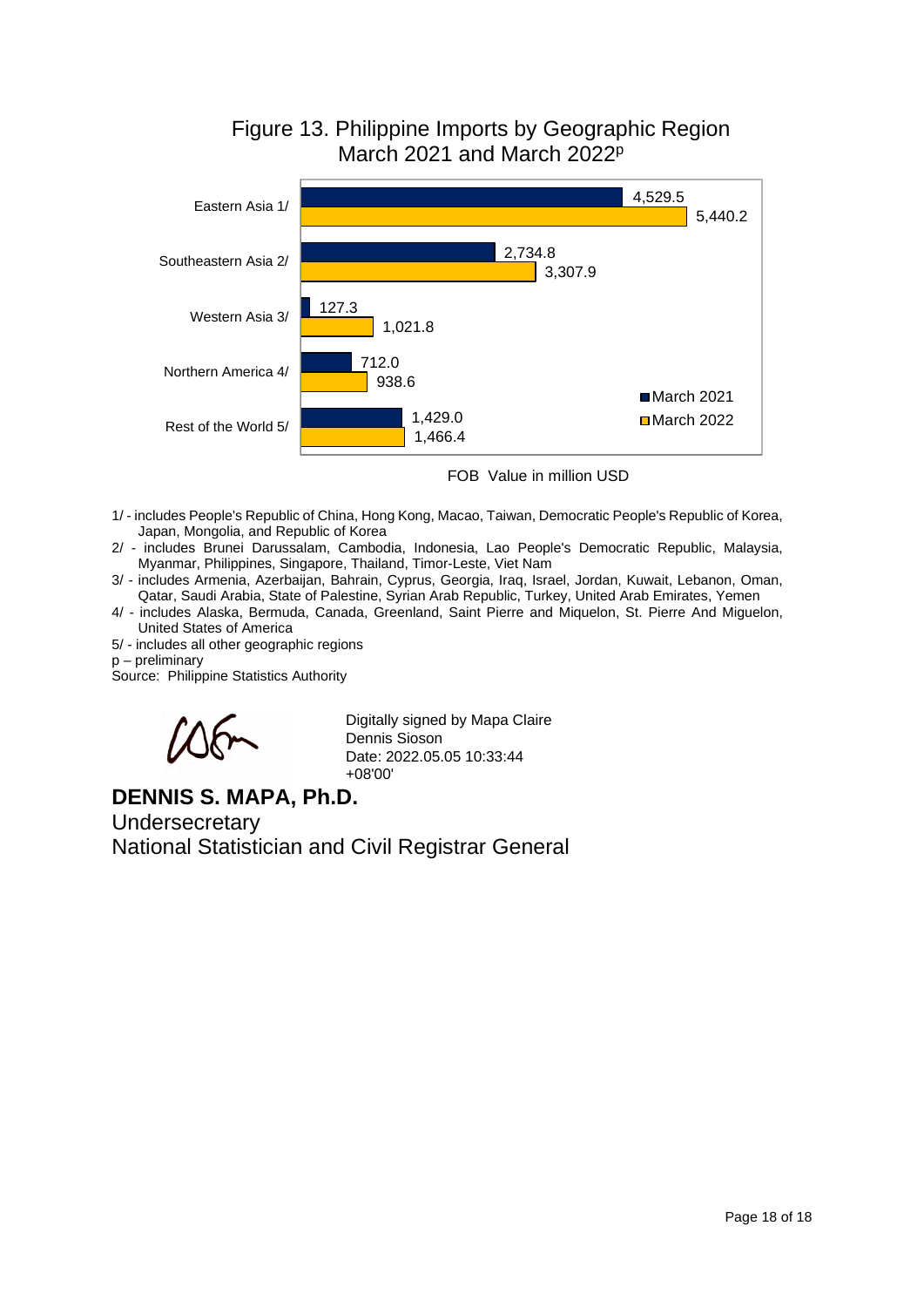Export and import trade statistics are compiled by the Philippine Statistics Authority (PSA) from export and import documents submitted to the Bureau of Customs (BOC) by exporters and importers or their authorized representatives as required by law.

The following are documents collected, either in electronic or hard copies:

- 1. Export Declaration (ED DTI form);
- 2. Informal Import Declaration and Entry (BOC Form 177); and
- 3. Single Administrative Documents (SAD) for Export Declaration (ED) and Import Entry and Internal Revenue Declaration (IEIRD).

The electronic copies of all documents that pass thru the online system are provided by BOC, Philippine Economic Zone Authority (PEZA), and Value Added Service Providers (VASPs) to PSA on a monthly basis through email and via shared Google Drive.

The electronic copies of the Export Declarations (SAD-ED) from the Automated Export Documentation System (AEDS) of the BOC are being utilized to generate export statistics. The AEDS is a paperless transaction in lieu of the manual filling up of export documents.

Moreover, an electronic copy of the Import Entry and Internal Revenue Declaration (SAD-IEIRD) is utilized to capture the monthly import figures. The SAD-IEIRD is an import document submitted online either by brokers or companies. These are transactions that pass through the Automated Cargo Operating System (ACOS), now called the e2m (electronic to mobile) customs system, which is implemented through the BOC e-Customs Project.

All documents (hard copies and electronic files) received within the cut-off date, which is every 25th day of the month, are compiled, processed, summarized, analyzed, and disseminated through monthly statistical tables and press releases (PRs). Processing includes coding, editing, reviewing, and validating of results.

 $M_{\odot}$ 

Digitally signed by Mapa Claire Dennis Sioson Date: 2022.05.05 10:33:54 +08'00'